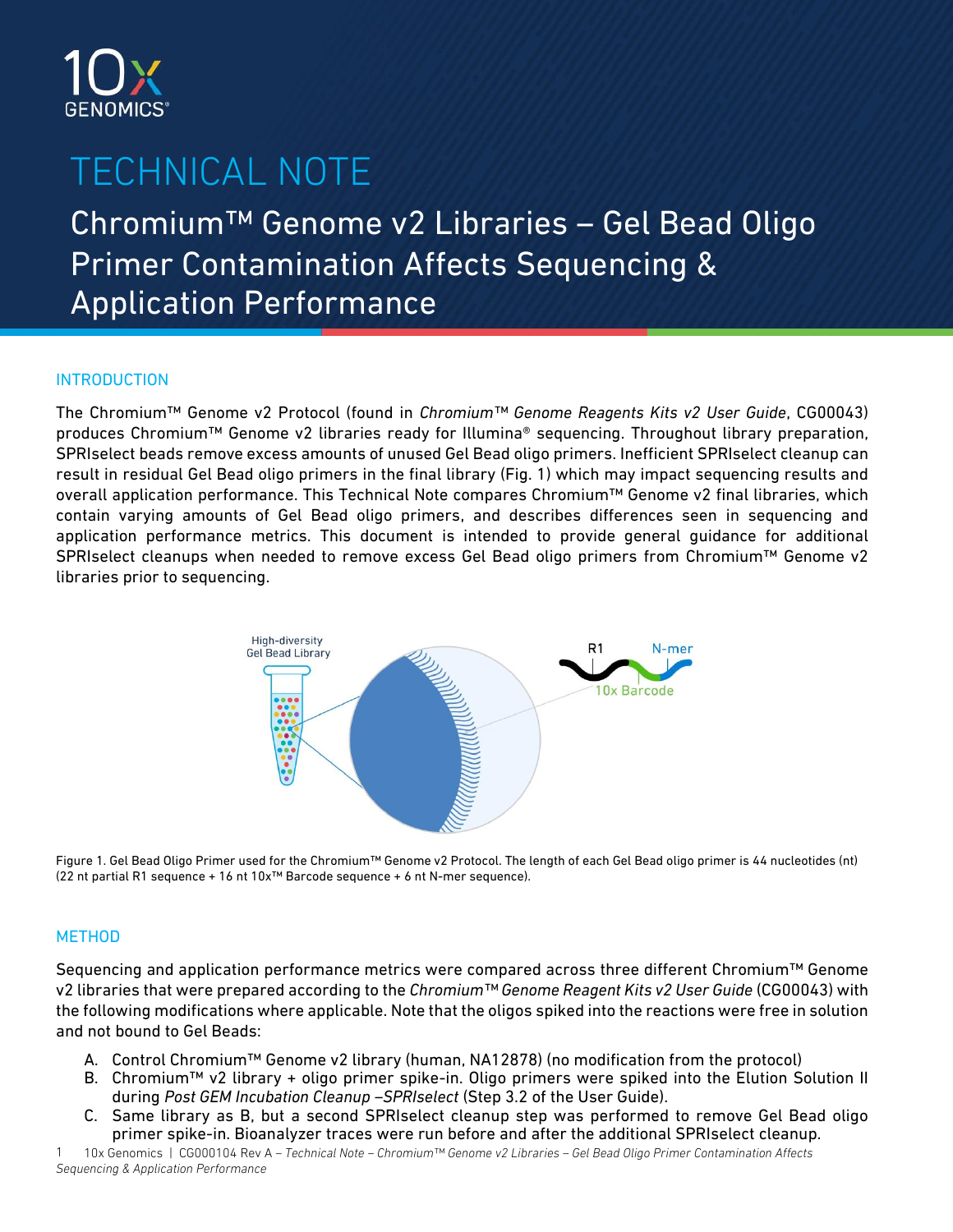We have qualitatively assessed all three libraries with the Agilent Bioanalyzer DNA1000 chip. Fig. 2 shows the Bioanalyzer traces for the isothermally amplified post-GEM products and the traces for the final library. For Library B, the low molecular weight peak (at ~44 bp) in the Bioanalyzer trace indicates the presence of the oligo primer spike-in (Fig. 2B). After performing a second SPRIselect cleanup and rerunning the Bioanalyzer assay, the absence of the low molecular weight peak indicates the successful removal of residual oligo primers (library C, Fig. 2C). Note that the overall fragment yield may decrease by as much as ~40-50% when the additional cleanup is performed.

All three final libraries were quantified with the Kapa DNA Quantification Kit. Once quantified, libraries were denatured and diluted as recommended for loading onto the Illumina® HiSeq® 4000 flow cell. Refer to Illumina protocol documentation for denaturing and diluting libraries. Libraries were sequenced to 15Gb depth to assess quality control specifications.



Figure 2. Bioanalyzer traces for post-GEM samples and final libraries. Shown are (A) traces for control library, (B) library + oligo primer spikein, (C) library with oligo primer spike-in that was cleaned with an additional SPRIselect. Spike-in post-GEM traces show a peak at ~44 bp which indicates the presence of excess oligo primers.

#### RESULTS AND DISCUSSION

Sequencing and application performance metrics (*e.g.* Cluster %PF, Q30 metrics, Unmapped Read Fraction) were calculated for the three library runs and assembled in Table 1. Overall, the libraries gave high quality data and performance metrics when run on the Illumina® HiSeq® 4000. Each sequencing and application performance metric was compared to the quality control specifications (QC Specifications). Metrics that meet the QC Specifications are labeled in green and those that fall outside of the specifications are labeled in orange. In general, **the presence of the oligo primers in the final Chromium™ Genome v2 libraries does affect sequencing and application performance metrics**. Specifically, the percentage of clusters passing filter (Cluster %PF) drops substantially (56.3 %) compared to libraries that are not contaminated with the oligo primers. Moreover, the fraction of unmapped reads and consequently the fraction of wasted data increased for library B. Note that the oligo primers in library B appear to be absent in the final library trace (see Figure 2B), despite their clear presence in the post-GEM product. Library trace B resembles those traces that do not contain any Gel Bead oligo primers (library A and C). The decrease in sequencing and application performance for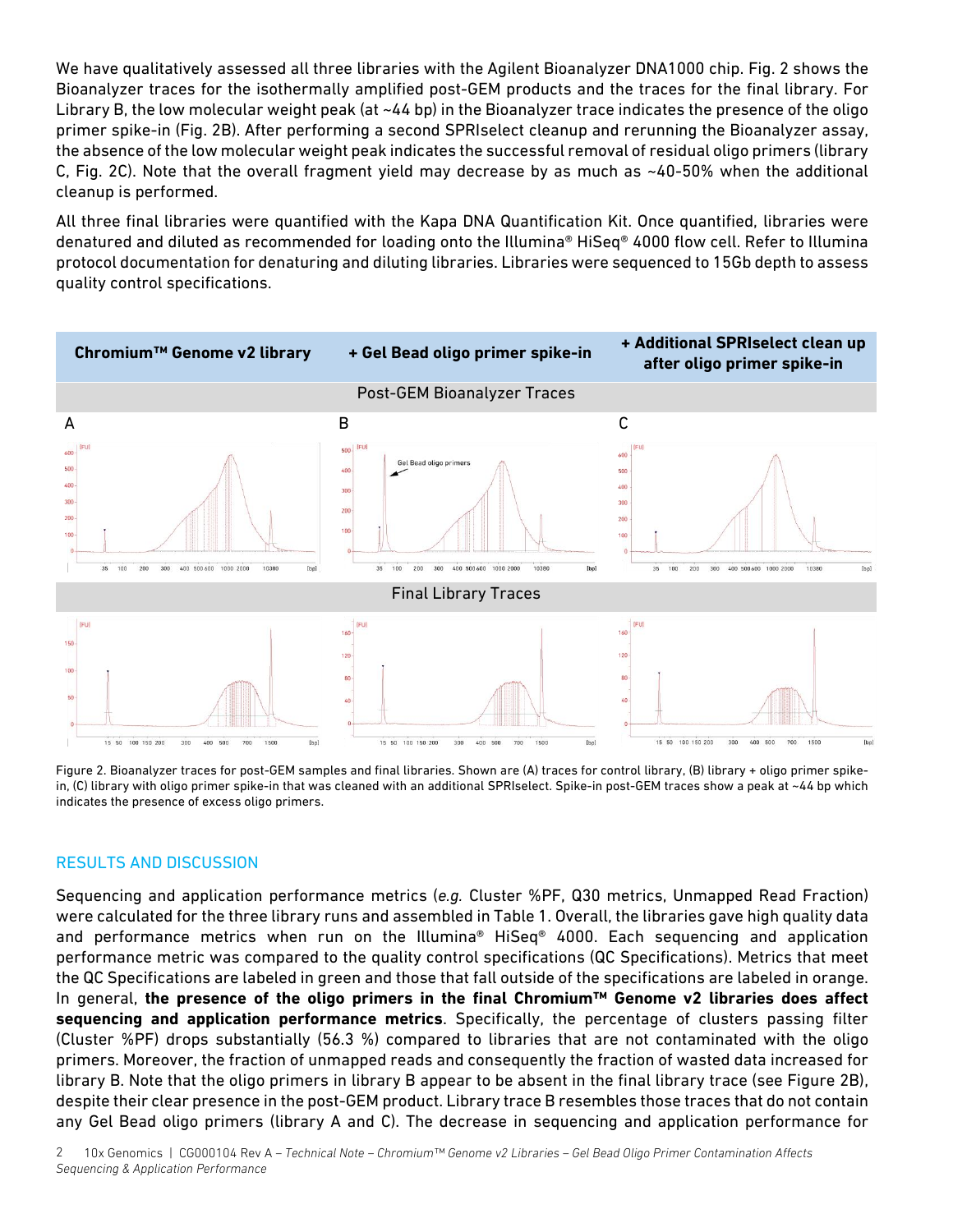library B indicates that excess oligo primers (or their conversion products) are still present in the final library, even though the oligo primers are not seen on the Bioanalyzer traces.

If sequencing and/or application performance metrics are lower than expected (e.g. %PF  $\lt$  60%), we recommend to re-evaluate the library trace that was generated at Step 3.3 of the User Guide (*Post GEM QC*) and check for excess amounts of oligo primers (peak at ~44 bp). If residual oligo primers are present in the trace, we recommend a second SPRIselect cleanup to remove the oligo primers. Please follow Step 3.2 of the User Guide (*Post GEM incubation Cleanup –SPRIselect*) for specific instructions. For additional details on SPRIselect cleanup beads please refer to the Technical Note *SPRIselect:DNA Ratios Affect the Size Range of Library Fragments – v2 Reagents* (CG000061).

| <b>QC Metric</b>              | $\overline{a}$<br><b>Specifications</b> | <b>Library A:</b><br><b>Chromium</b><br><b>Genome v2 Library</b> | <b>Library B:</b><br>+ Gel Bead oligo<br>primer spike-in | <b>Library C:</b><br>+ Additional<br>double-sided<br><b>SPRIselect</b> |
|-------------------------------|-----------------------------------------|------------------------------------------------------------------|----------------------------------------------------------|------------------------------------------------------------------------|
| Cluster %PF                   | > 70.0                                  | 74.8                                                             | 56.3                                                     | 72.8                                                                   |
| Q30 Read 1                    | > 0.79                                  | 0.88                                                             | 0.87                                                     | 0.89                                                                   |
| Q30 Read 2                    | > 0.65                                  | 0.72                                                             | 0.73                                                     | 0.71                                                                   |
| Q30 Sample Index              | > 0.90                                  | 0.95                                                             | 0.95                                                     | 0.95                                                                   |
| <b>Unmapped Read Fraction</b> | < 0.032                                 | 0.029                                                            | 0.042                                                    | 0.032                                                                  |

Table 1. Sequencing and application performance metrics for Chromium™ Genome v2 libraries with varying degrees of Gel Bead oligo primers present in final library. Metrics highlighted in green meet QC Specifications. Metrics highlighted in orange do not meet QC Specifications.

#### **CONCLUSION**

The protocol in the *Chromium™ Genome Reagent Kits v2 User Guide* (CG00043) produces high quality Chromium™ Genome v2 libraries ready for sequencing on Illumina® sequencers. In this study we have seen differences in sequencing and application performance depending on the degree of residual Gel Bead oligo primers that may be present in the final library and the result of incomplete SPRIselect cleanup. We outline steps on how to remediate excess Gel Bead oligo primers. Following these recommendations should allow for successful sequencing and improved application performance for Chromium™ Genome v2 libraries.

#### **REFERENCES**

- *Chromium™ Genome Reagent Kits v2 User Guide* (CG00043)
- *SPRIselect:DNA Ratios Affect the Size Range of Library Fragments – v2 Reagents* (CG000061)